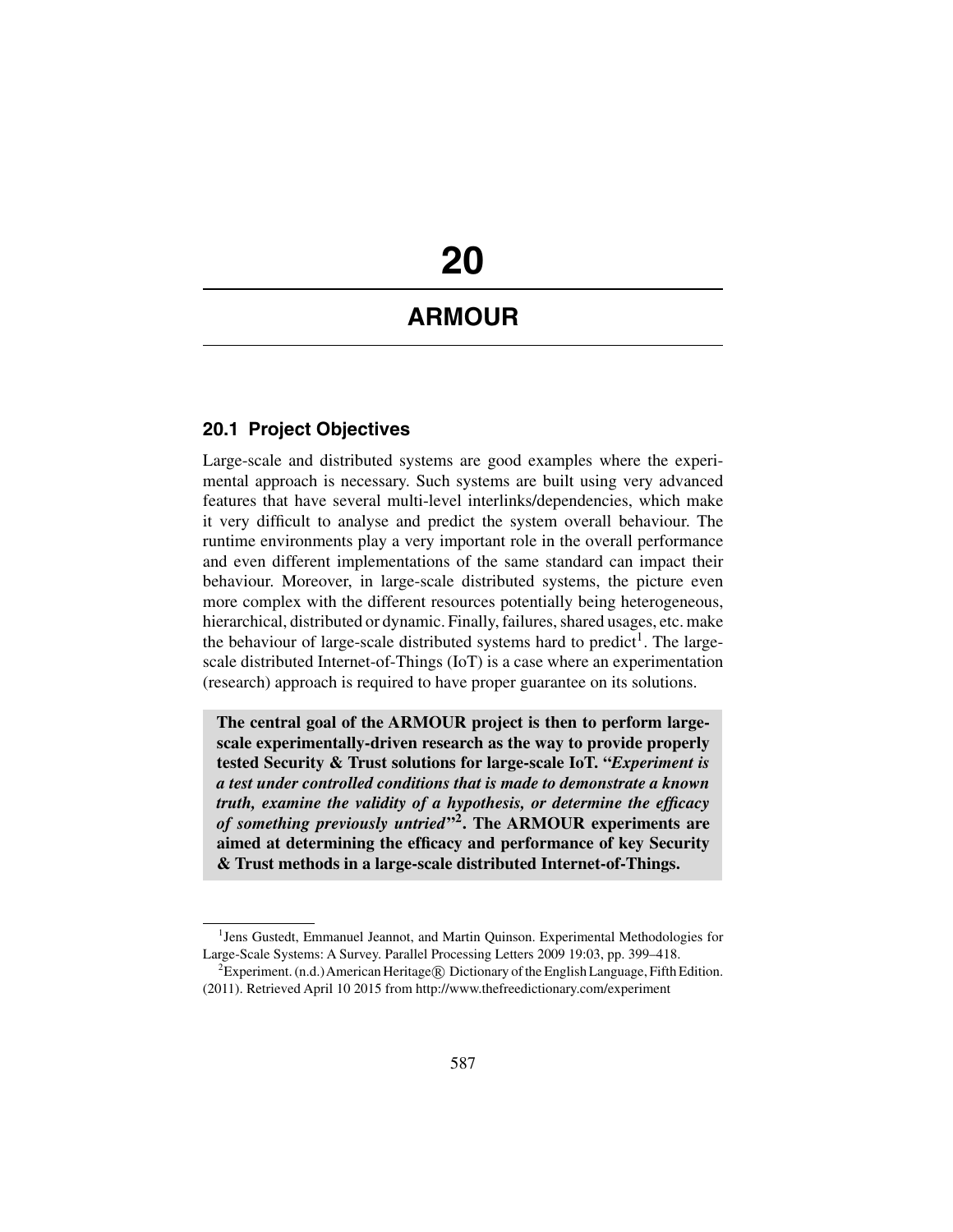ARMOUR identified 3 goals that define the approach being used to achieve the proposed Security and Trust solutions:



In testing and experimentation one often uses the term "large-scale" to denote an environment that exceeds the size, scope and capabilities of a laboratory environment. The notion of scale could not refer to the number of artefacts, whether these are switches, routers, computing nodes, sensors, cars, homes, etc. "Scale" can refer to the scope or extent of experimentation and "large" can imply heterogeneity based on the assumption that large-scale exceeds the borders of a single laboratory setting. "Large-scale" usually qualifies as in the upper thousands for sensors/small devices, or in the scope of routing nodes in the lower hundreds<sup>3</sup>. ARMOUR will perform large-scale experiments involving one-to-two thousand heterogeneous devices made available by a large-scale FIRE IoT facility – the FIT IoT-LAB testbed – that has been enhanced for supporting Security & Trusted experimentation.

Furthermore, a good experimentation implies verifying the repeatability, reproducibility, and reliability conditions in order to ensure generalisation of experimental results, and verifiability of their credibility. A proper experimentation methodology will be implemented, technologies subject to

 $3$ Experimentally driven research white paper, FP7-224524 FIRE Fireworks Support Action, April 2010.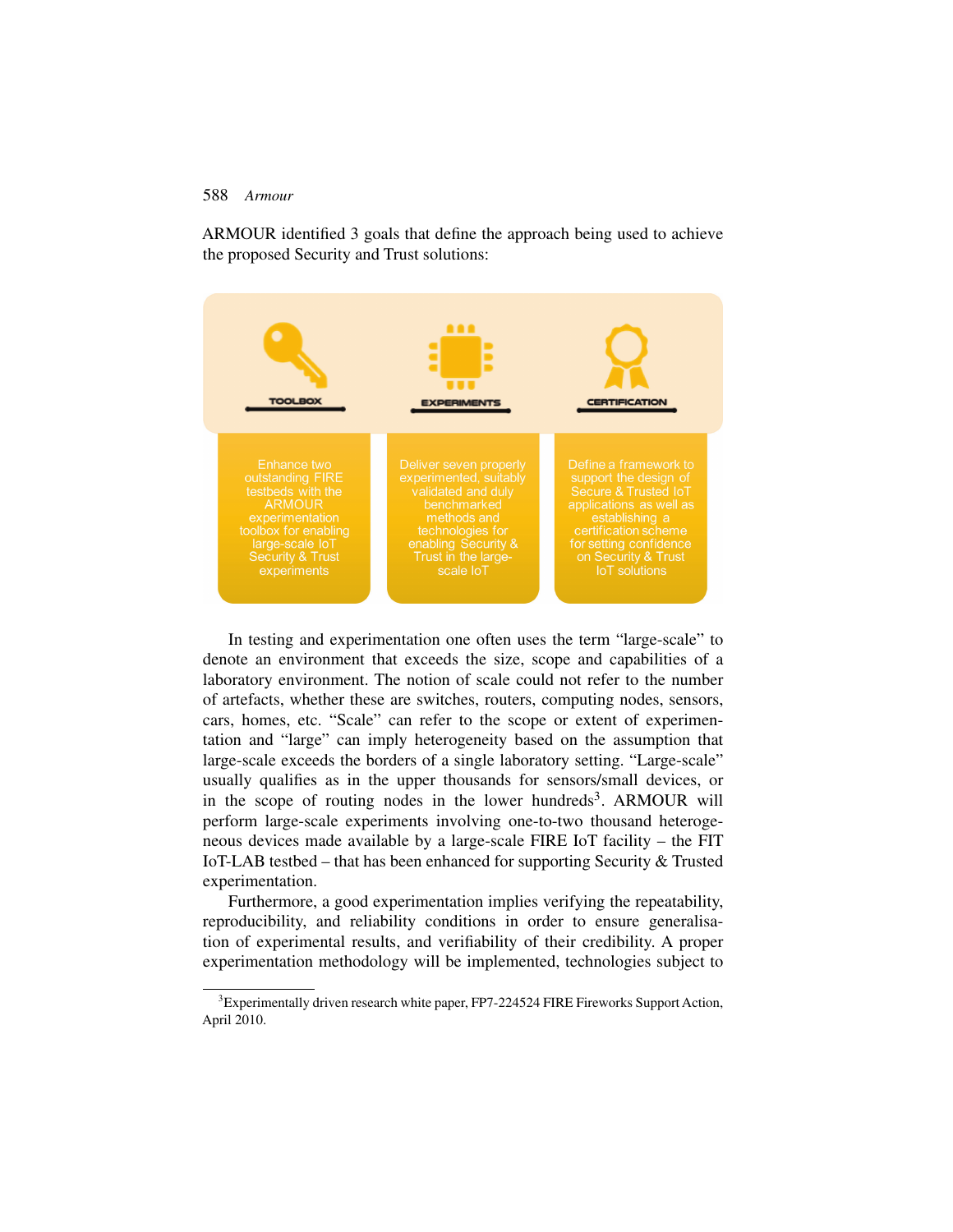experimentation will be benchmarked and even a new certification scheme will be designed for providing a "quality" label for large-scale IoT Secure & Trusted solutions. Also, applications of large-scale IoT Security & Trust will be studied and design guidance will be established for developing applications that are Secure and Trusted for the large-scale Internet-of-Things.

Finally, data and benchmarks from experiments will be properly handled, kept and made available via a FIRE data IoT facility – the FIESTA IoT/Cloud infrastructure. The FIESTA facility will be adapted and configured to hold the ARMOUR experimentation data and benchmarks. In this way, research data is properly preserved and made available to the research communities also making possible to compare results with experiments performed in other testbeds and/or also to confront results of disparate Security & Trust technologies.

### **20.2 Project Concept**

In the following, we present a picture outlining the general main concepts subjacent toARMOUR, and a brief description of the 7 concepts that shape the ARMOUR project. A detailed in-depth description of each of these concepts follows right after in the next sub-sections of this document.



• **Concept#1: ARMOUR Large-Scale IoT Security & Trust Testing Framework**. Security & Trust Experimentation on a large-scale Internetof-Things brings some critical challenges for software testing techniques, concepts and tools in terms of business logic vulnerabilities, expected behaviour of IoT systems and the dimension, heterogeneity, compositionality and dynamicity of IoT systems. Presently no testing framework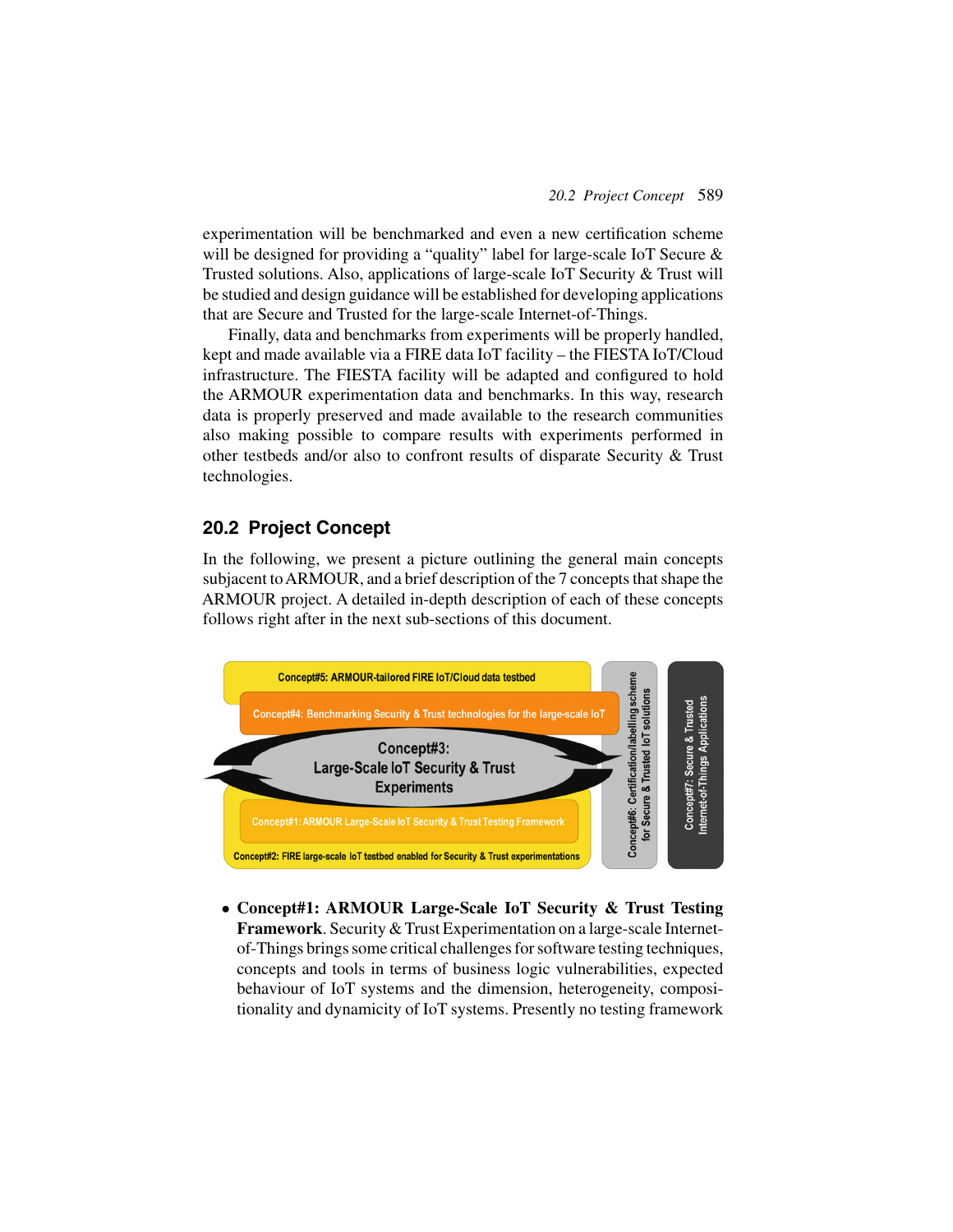exists to cope with these challenges. ARMOUR will create a large-scale IoT Security & Trust testing framework that can be adapted easily to the various domains and experimented on the testbeds provided by the FIRE initiative and beyond.

- **Concept#2: FIRE large-scale IoT testbed enabled for Security & Trust experimentations**. ARMOUR takes advantage of the unique FIRE FIT IoT-LAB for validating research results under large-scale real life conditions fostering the design and deployment of IoT Security & Trust solutions. For this, the IoT-LAB testbed will be enhanced with the ARMOUR Large-Scale IoT Security & Trust Testing Framework. The IoT-LAB testbed provides a unique open first class service to all IoT developers, researchers, integrators and developers: a large-scale experimental testbed allowing design, development, deployment and testing of innovative IoT applications. It offers a first class facility with thousands of wireless nodes to evaluate and experiment very large scale wireless IoT technologies ranging from low level protocols to advanced services integrated with Internet, accelerating the advent of ground-breaking networking technologies.
- **Concept#3: Large-Scale IoT Security & Trust Experiments**. With the FIRE FIT IoT-LAB ready for large- scale IoT Security & Trust experimentations it is possible then to perform the central goal of the project – the ARMOUR Large-Scale IoT Security & Trust Experiments. A set of experiments has been brought forward by the project partners (majorly by SMEs) based on their specific interests of technological performance improvement and/or innovation. These experiments will follow a well-defined methodology as to ensure reproducible, extensible, applicable and revisable experimentations. Experimentation process will be iterative in order to maximise solutions' efficacy.
- **Concept#4: Benchmarking Security & Trust technologies for the large-scale IoT**. It is a major necessity to provide tools for IoT stakeholders to evaluate the level of preparedness of their system to IoT security threats. Benchmarking is the typically approach to this and ARMOUR will be the first to establish a security benchmark for end-to-end security in the large-scale IoT. A new methodology for benchmarking Security  $\&$ Trust technologies for IoT will be conceived (especially considering large-scale conditions) that will go beyond traditional approaches for security benchmarking by building up on the ARMOUR large-scale testing framework and process. And, the ARMOUR experiments will be benchmarked using the ARMOUR benchmarking methodology.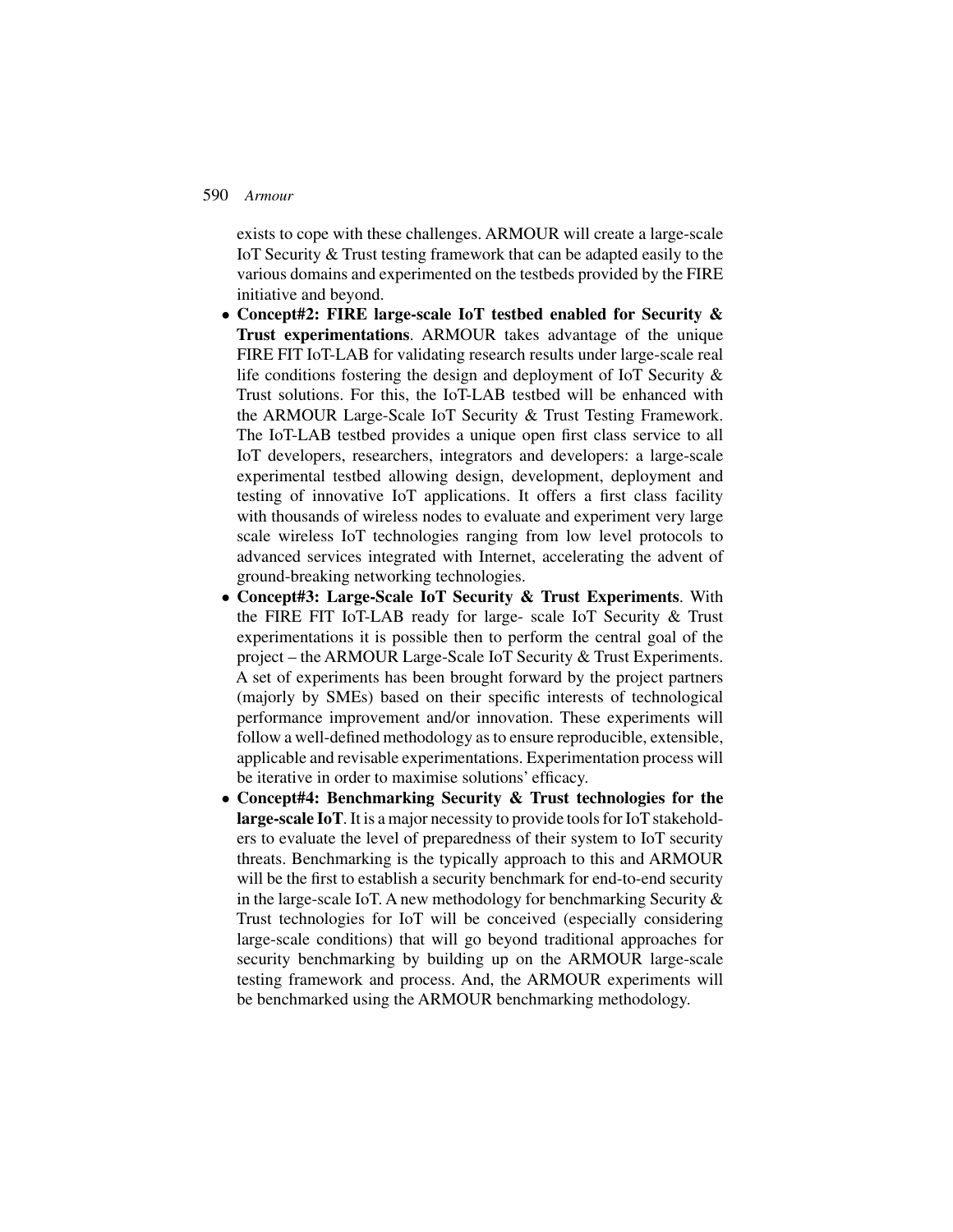- **Concept#5: ARMOUR-tailored FIRE IoT/Cloud data testbed**. ARMOUR takes advantage of the FIESTA IoT/Cloud testbed to make experimentation and benchmarking data duly available, preserved, able to be inspected and visualised, and also making possible to compare data of experiments from disparate IoT testbeds. The FIESTA IoT/Cloud testbed provides access to and sharing of IoT datasets in a testbedagnostic way and enables portability of IoT experiments across different testbeds, through the provision of interoperable standards-based IoT/cloud interfaces over disparate IoT experimental facilities. FIESTA implements a new first-of-a-kind meta-testbed that enables the execution of experiments that exploit data and resources from multiple underlying federated testbeds.
- **Concept#6: Certification/labelling scheme for Secure & Trusted IoT solutions**. Certification is a key element to support a specific level of trust on a (large-scale) IoT infrastructure/technology because the presence of non-certified IoT solutions/products could be open to vulnerabilities. ARMOUR will establish a rigorous certification scheme for labelling an IoT device/system with respect to (large-scale) Security & Trust. The ARMOUR benchmarking framework will be used as a basis for the certification activities so that IoT technologies and deployments could apply for a certificate to prove its security level toward third parties.
- **Concept#7: Secure & Trusted Internet-of-Things Applications**. It is fundamental to understand how security and privacy solutions are able to support the lifecycle of IoT applications. Particularly, how different security and privacy solutions or components, which are defined in their respective systems or contexts, can be used in a harmonised way to support the design and deployment of secure IoT applications. To this, ARMOUR will create procedures to test and validate the migration and the extendibility of IoT applications from the security and privacy viewpoints especially considering uses in a large-scale Internet-of-Things, e.g. considering the migration aspects (from one release to another of the IoT application) or the level of crypto-agility and flexibility, etc.

# **20.3 Project Approach**

The ARMOUR project considers a large-scale experimentally-driven research approach. The large-scale distributed Internet-of-Things is a case where an experimentally-driven approach is required due to its high dimensionality,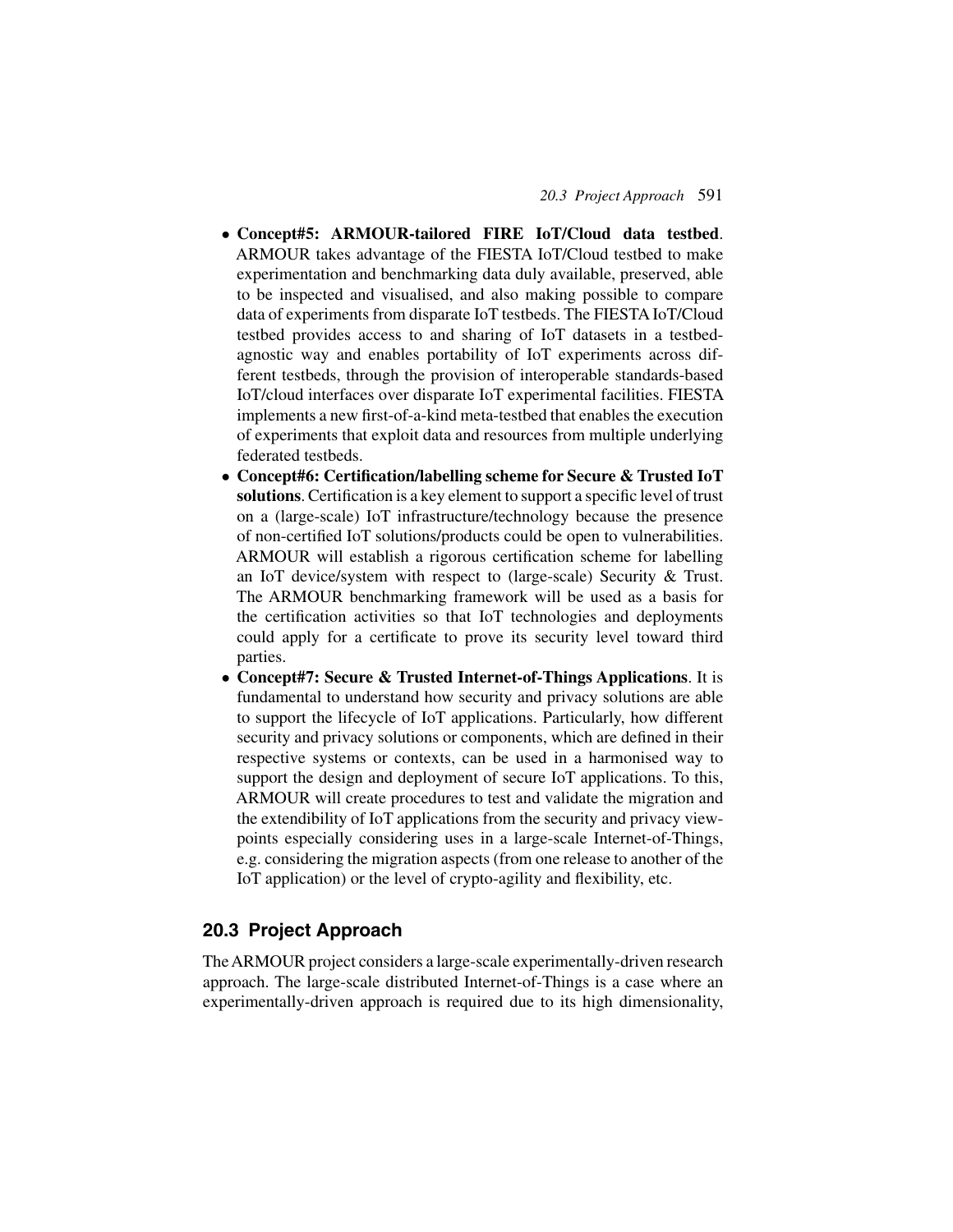multi-level interdependencies and interactions, non-linear highly-dynamic behaviour, i.e. due to its complex nature. The large-scale experimentallydriven research approach makes possible to experiment and validate research technological solutions in large-scale conditions and very close to real-life environments.

The ARMOUR large-scale experimentally-driven approach is realised by a well-established methodology for conducting good experiments that are reproducible, extensible, applicable and revisable. The methodology aims at verifying the repeatability, reproducibility, and reliability conditions to ensure generalisation of experimental results, and verifiability their credibility.

The general steps of theARMOUR methodology encloses generically four steps: (1) Experimentation Definition & Supports; (2) Testbeds Preparation & Experimentation Set-up; (3) Experiments Execution, Analysis and Benchmark; (4) Certification/Labelling & Applications Framework. The figure below depicts the methodology.



#### **Step 1 – Experimentation Definition & Supports**

The first step marks the start of the experimentation process and relates to the detailed definition of the ARMOUR experiments and the supports for experimentation (namely the Experimentation Suite and the Benchmarking Framework). This step basically involves:

- Definition of the IoT Security & Trust experiments (including defining testing scenarios, needed conditions, analysis dimensions) and the technological architecture for ARMOUR experimentations;
- Research and development of the ARMOUR technological experimentation suite and benchmarking methodology for executing, managing and benchmarking large-scale Security & Trust IoT experiments;
- Analyse the FIT IoT-LAB testbed and FIRE FIESTA IoT/Cloud testbed for assessing their specific composition, supports and services in view of the ARMOUR IoT Security & Trust experimentations.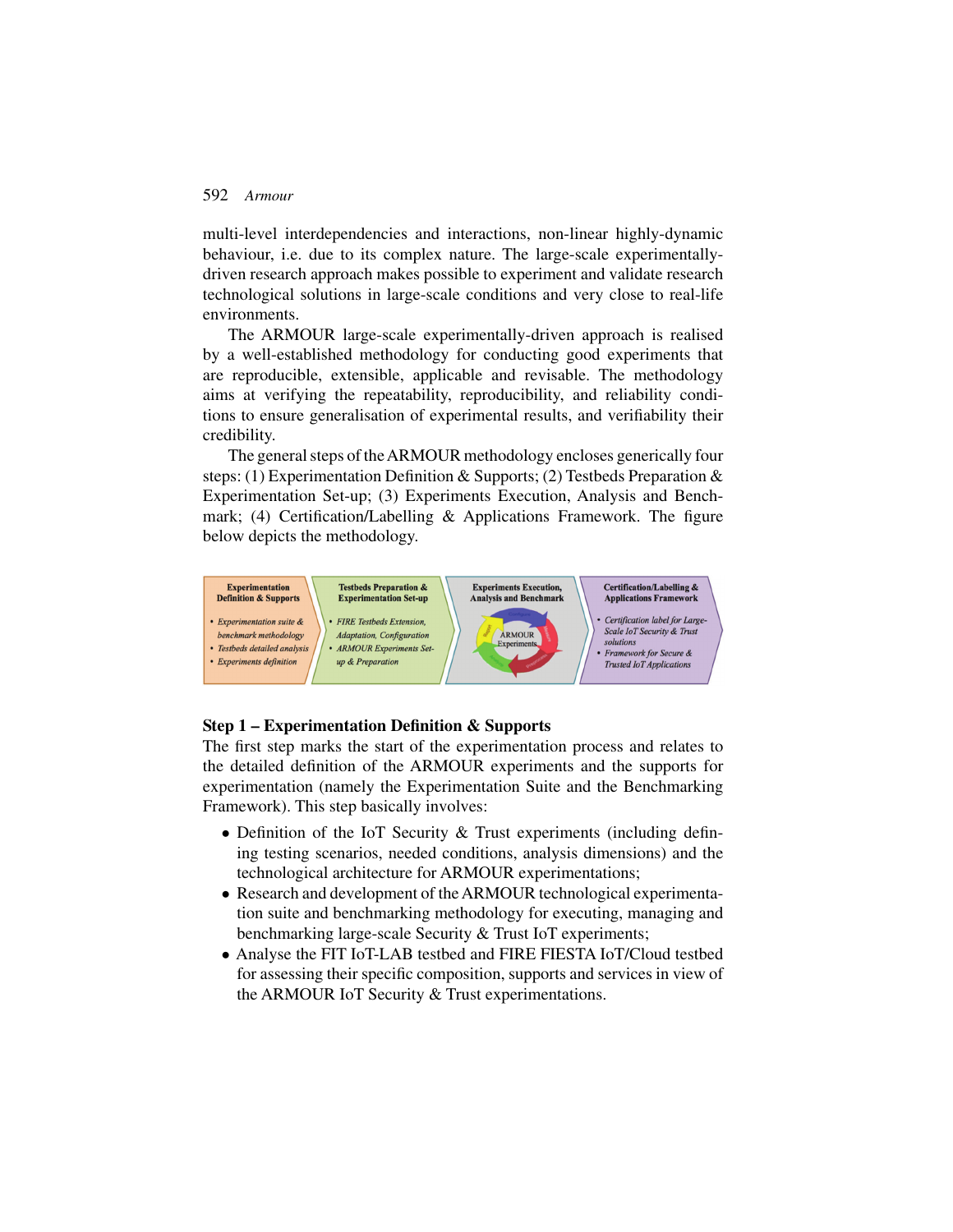#### **Step 2 – Testbeds Preparation & Experiments Set-up**

The second set of the experimentation methodology relates to establishing the proper conditions of conducting IoT Security & Trust experimentations using the selected testbeds and preparing the experiments. This step involves:

- Extending, adapting and configuring testbeds to enable IoT large-scale Security & Trust experiments:
	- Enhance FIT IoT-LAB testbed with theARMOUR experimentation suite and, adjust/tune the testbed for multi-scenario large-scale IoT large-scale Security & Trust experiments;
	- Adapt and configure the FIRE FIESTA IoT/Cloud testbed for adequately supporting IoT Security & Trust experimentation data and benchmarks from ARMOUR large-scale experiments;
- Setting-up and preparing the ARMOUR experiments by specifying the security & trust test patterns for the experimentation that will then be used to execute and manage the experiments.

#### **Step 3 – Experiments Execution, Analysis and Benchmark**

The third step of the experimentation process relates to the actual execution of the ARMOUR experiments that represents the core research of the project to achieve the proven Security & Trust solutions for large-scale Internet-of-Things. This step takes the following sub-steps (iteratively):

- Configure Install the scenario(s) for IoT large-scale Security  $&$  Trust experimentation;
- Measure Do the measurements and collect the data from the ARMOUR experiments;
- Pre-process Preform pre-processing and organisation of stored experimentation data;
- Analyse Analyse data, do experiments benchmarking and compare performance;
- Report Report on experimentation results (and possibly publish them even).

#### **Step 4 – Certification/Labelling & Applications Framework**

The final phase of the ARMOUR methodology relates to the creation of the certification label for large-scale IoT Security & Trust technologies and the establishment of a framework for Secure & Trusted IoT applications. These related especially with: